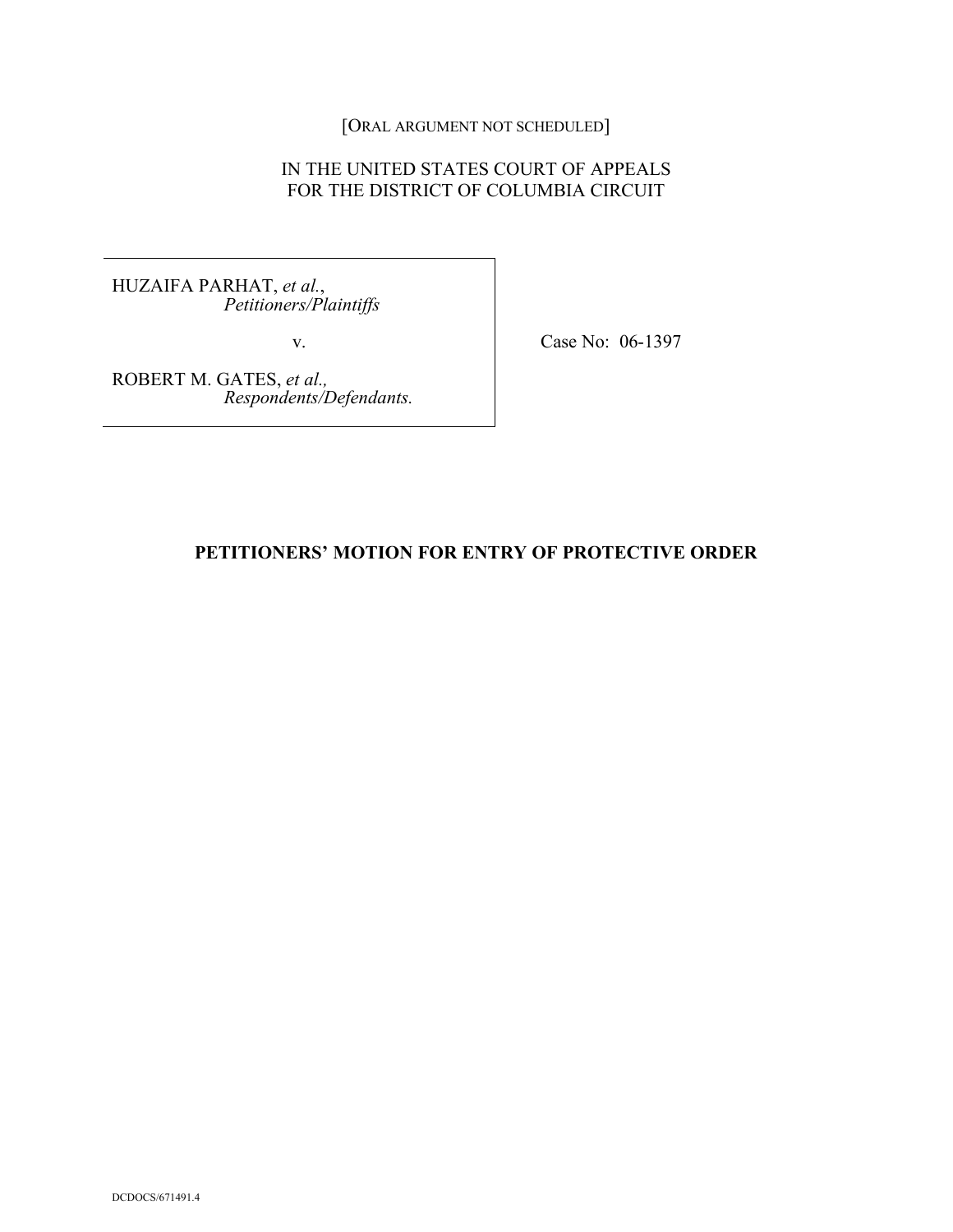# **TABLE OF CONTENTS**

# Page

| $\mathbf{I}$ . |                                                        |                |  |  |
|----------------|--------------------------------------------------------|----------------|--|--|
| II.            |                                                        |                |  |  |
|                | $A_{\cdot}$                                            |                |  |  |
|                | <b>B.</b>                                              |                |  |  |
|                |                                                        |                |  |  |
|                |                                                        | 2.             |  |  |
|                |                                                        | 3 <sub>1</sub> |  |  |
|                | $\mathcal{C}_{\mathcal{C}}$                            |                |  |  |
| III.           | THE STANDARD DISTRICT COURT PROTECTIVE ORDER SHOULD BE |                |  |  |
| $IV_{-}$       |                                                        |                |  |  |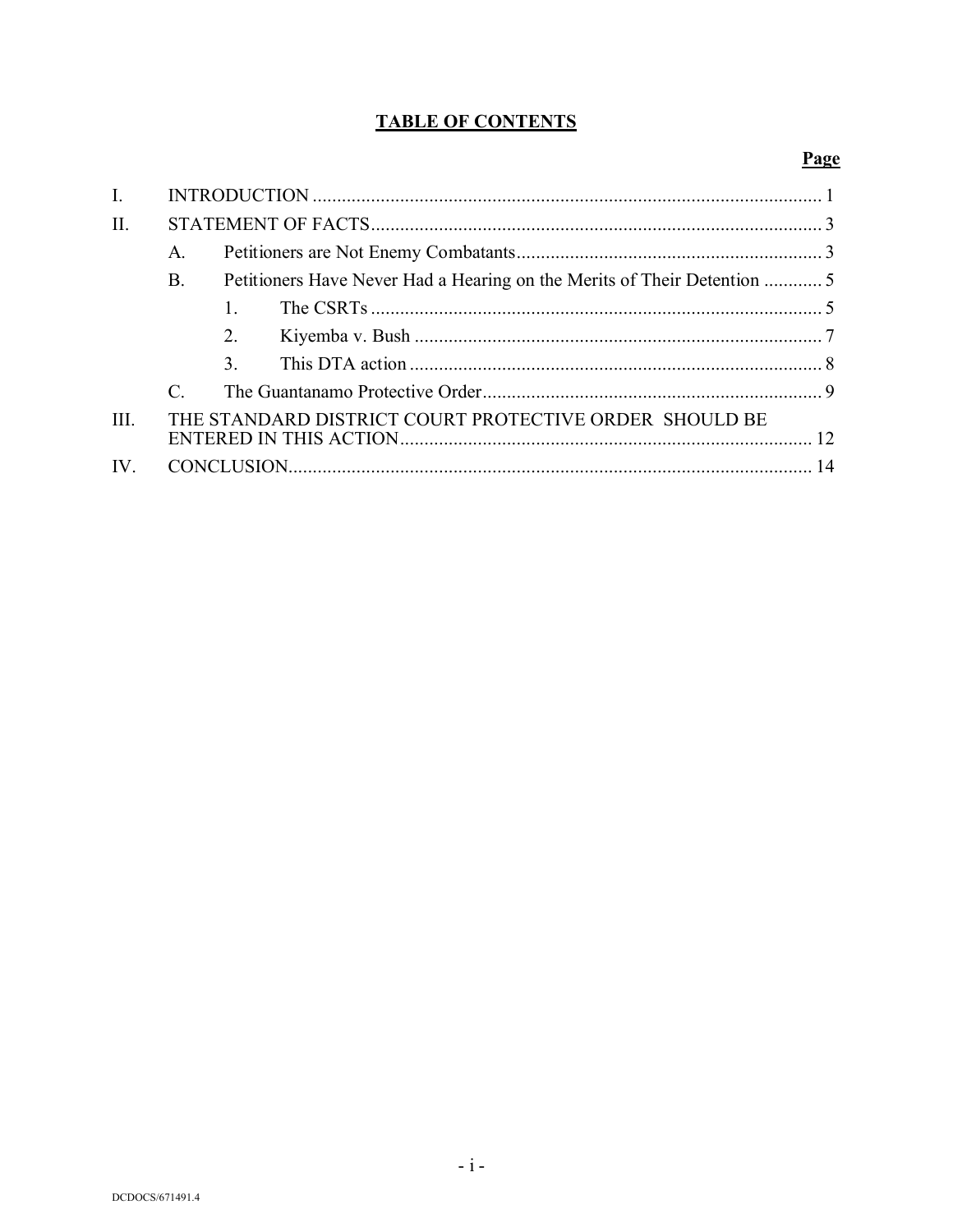## **I. INTRODUCTION**

Petitioners are in their fifth year of imprisonment at Guantanamo Bay. They are not now, nor have they ever been, "enemy combatants." They have never been members, supporters or sympathizers of the Taliban, Al Qaeda or any other enemy organization. Petitioners never participated in military activity of any kind. Rather, Petitioners are ethnic Uighur refugees swept up in the aftermath of the Afghanistan war, apparently by mistake.

But their continued imprisonment is not a mere mistake; it is a travesty. Petitioners are seven of eighteen Uighurs currently or formerly imprisoned at Guantanamo whose circumstances were—*as Respondents have conceded*—the same in every material way. Combatant Status Review Tribunals ("CSRTs") determined that five of the eighteen were not enemy combatants. A CSRT found that a sixth was a noncombatant—until Washington ordered the result changed. Petitioners, however, were classified as "enemy combatants." The CSRTs made this classification despite the military's acknowledgement that, in every particular, Petitioners were situated *precisely* the same as those whom the CSRTs exonerated. In short, Petitioners' CSRTs were a sham.

On December 4, 2006, Petitioners therefore filed an original action in this Court seeking prompt release upon review of the CSRTs' mis-classification of them as "enemy combatants." Petitioners brought suit under the Detainee Treatment Act of 2005, Pub. L. No. 109-148, 119 Stat. 2680, 2739 (the "DTA"), and in the alternative brought an original habeas corpus action. In the DTA, Congress created a novel procedure under which this Court has "exclusive jurisdiction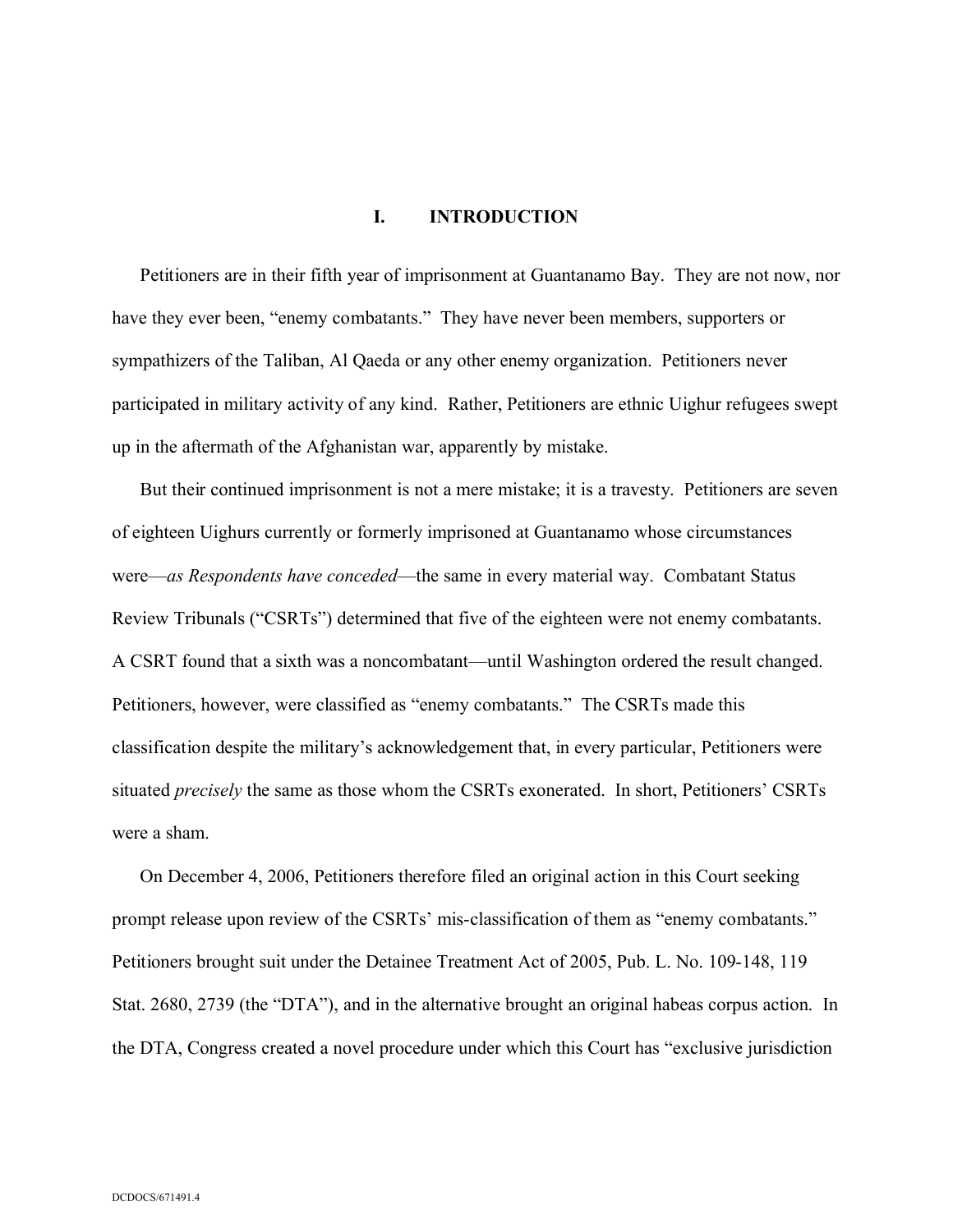to determine the validity of any final decision of a Combatant Status Review Tribunal that an alien is properly detained as an enemy combatant." DTA  $\S$  1005(e)(2)(A).

This motion address an important procedural issue that will help allow the parties and this Court to move quickly to the merits hearing envisioned by Congress. As the Court is well aware, there are several hundred Guantanamo habeas cases pending in the United States District Court for the District of Columbia. In the overwhelming majority of those cases, the lower court has entered the same detailed protective order to addresses the profound complexities of litigation involving men held by the military in one of the most isolated and restrictive prisons in the world, and whom the government contends are both dangerous and have possible intelligence value $<sup>1</sup>$ </sup>

Strictly speaking, the lower court protective order does not control in this case. Although it has been the general practice of both the government and counsel for the detainees to continue to adhere to the protective order in appeals from the district court cases in which it has been entered, this case is not an appeal. However, this original action presents the same complex client access and security issues as those cases pending in the lower court. In the interest of

<sup>1</sup> It is appropriate for the standard protective order to address the military's security concerns. It is important to note, however, that the government's repeated characterization of the Guantanamo detainees as terrorists and combatants is highly suspect, at least as to the vast majority of the detainees. Seton Hall Law School Professor Mark Denbeaux has analyzed several hundred publicly available CSRT records showing the military's charges against the detainees. The records show that only five percent of the Guantanamo prisoners are even *alleged* to have been captured on a battlefield. Mark Denbeaux, *et al*., *The Guantanamo Detainees: the Government's Story* at 2-3 (2006), *available at* http://law.shu.edu/news/guantanamo\_report\_ final\_2\_08\_06.pdf. The military does not accuse the majority of the Guantanamo population of having participated in a single hostile act against anyone. *Id*. at 2. Only eight percent of the detainees are accused of being either Al Qaeda or Taliban fighters. *Id*. at 9-10. Rather, up to eighty-six percent of the men in Guantanamo may have been sold to U.S. forces for a bounty by either Pakistan or the Northern Alliance. *Id*. at 3. *See also, e.g.,* Petition for Immediate Release and Other Relief Under Detainee Treatment Act of 2005, and, in the Alternative, for Writ of Habeas Corpus (the "Petition") at ¶¶52 & 153.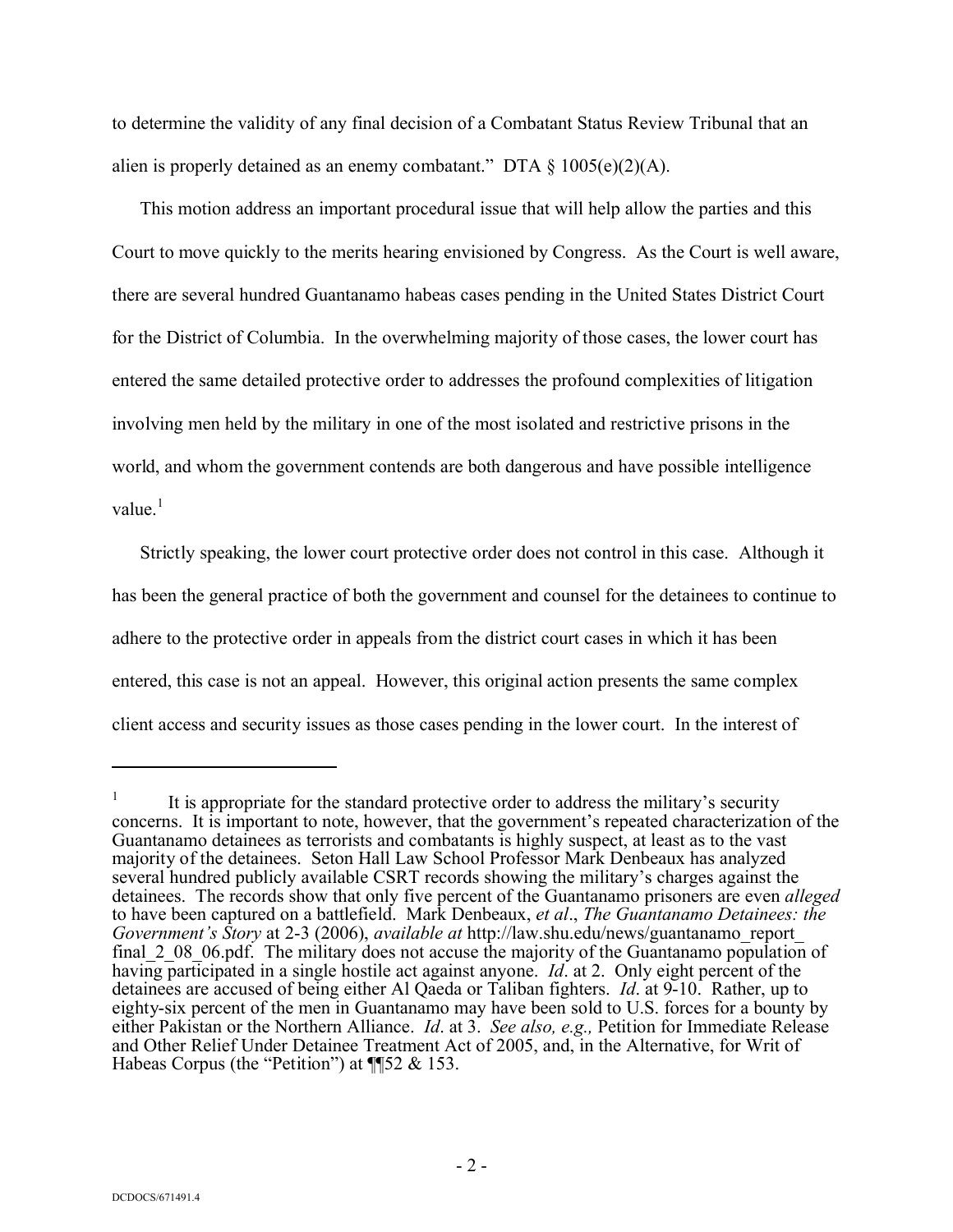proceeding to the merits quickly and efficiently, Petitioners respectfully urge this Court to enter the standard protective order in this case that has been entered in hundreds of lower court Guantanamo detainee cases.

### **II. STATEMENT OF FACTS**

#### **A. Petitioners are Not Enemy Combatants.**

The Uighurs are a Turkic Muslim minority group from the Xinjiang Uyghur Autonomous Region of western China. They have been brutally oppressed by the Chinese government. "Because the Government authorities in Xinjiang regularly grouped together those involved in 'ethnic separatism, illegal religious activities, and violent terrorism,' it was often unclear whether particular raids, detentions, or judicial punishments targeted those peacefully seeking to express their political or religious views or those engaged in violence." U.S. Dep't of State, *Country Reports on Human Rights Practices—2004—China* (2005) at 36, *available at*  http://www.state.gov/g/drl/rls/hrrpt/ 2004/41640.htm. China "continues to brutally suppress any peaceful political, religious, and cultural activities of Uighurs, and enforce a birth control policy that compels minority Uighur women to undergo forced abortions and sterilizations." Amnesty International, China Report 2005, *available at* http://web.amnesty.org/report2005/chn-summaryeng.

All Petitioners left China to escape the oppression of their people, and to make a better life. All eventually made their way to a Uighur village located in the White Mountains of Afghanistan, near Jalalabad and the Pakistan border. There were no Afghans or Arabs in the village. The village itself was no more than a handful of run down houses bisected by dirt tracks. In return for food and shelter, the Uighur men did odd construction jobs and manual labor, helping to build houses and a mosque. In the village there was a single AK-47 Kalashnikov rifle

- 3 -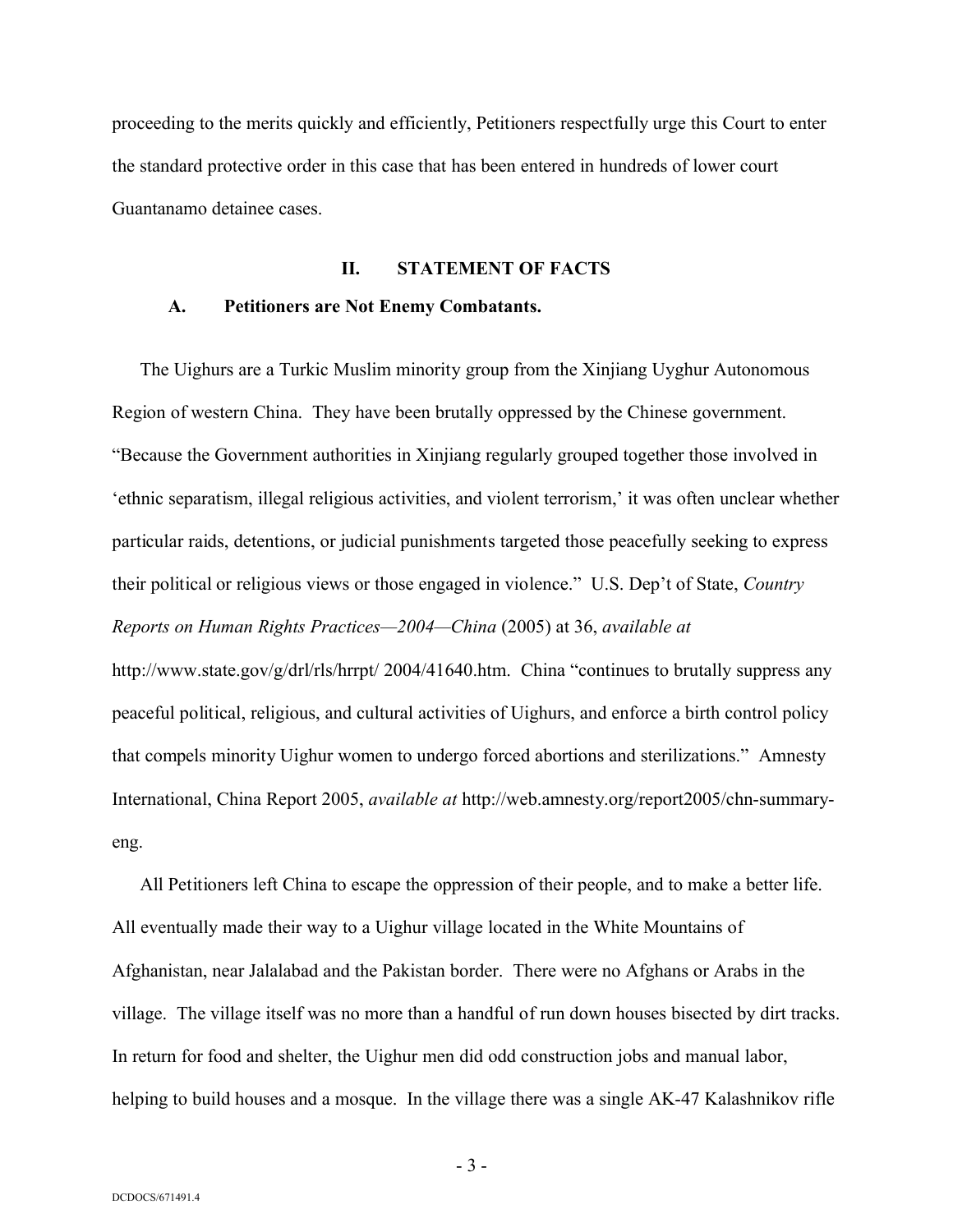and a pistol. One day, Petitioners—like the non-enemy combatant Uighurs—were shown the Kalashnikov, and how to assemble and disassemble the weapon. Some of the men shot a few bullets at a target. *See* Petition at ¶ 48.

In mid-October 2001, U.S. air strikes flattened the Uighur village. Amid the chaos and confusion, eighteen unarmed Uighur men fled together to caves in the mountains. None of them fought against the United States or coalition forces, none carried or shot a gun, none supported forces hostile to or engaged in armed conflict with the United States. In December, after weeks of hiding in caves in the mountains, amid the bombardment and near starvation, they crossed into Pakistan. *See id.* at ¶ 51.

When the Uighurs crossed the Pakistani border they were taken in by local villagers who initially fed them and gave them shelter, but eventually handed them over to Pakistani officials for arrest. The Uighurs were then turned over to the U.S. military in return for a bounty *See, e.g.,* Combatant Status Review Tribunal document 01236 *available at* http://www.dod.mil/pubs/foi/detainees/csrt/index.html; *Guantanamo detainees say Arabs, Muslims sold for U.S. bounties*, USA TODAY, May 31, 2005 (reporting that certain Guantanamo detainees testified to CSRT that they had been sold to American forces for bounties ranging from \$3,000 to \$25,000). They have been in U.S. custody ever since. *See* Petition at ¶¶ 52-54.

The brutal murders of September 11, 2001, and the subsequent U.S. led "war on terror," changed the relationship between the United States and China. Before September 11, the U.S. had been deeply skeptical of China's efforts to legitimize its oppression of the Uighur people by labeling Uighur political dissidents "terrorists." After September 11, however, the United States required an ally for its "war on terror"—and in particular for its Iraq campaign—and China was a critical regional power. In late August, 2002, U.S. Deputy Secretary of State Richard Armitage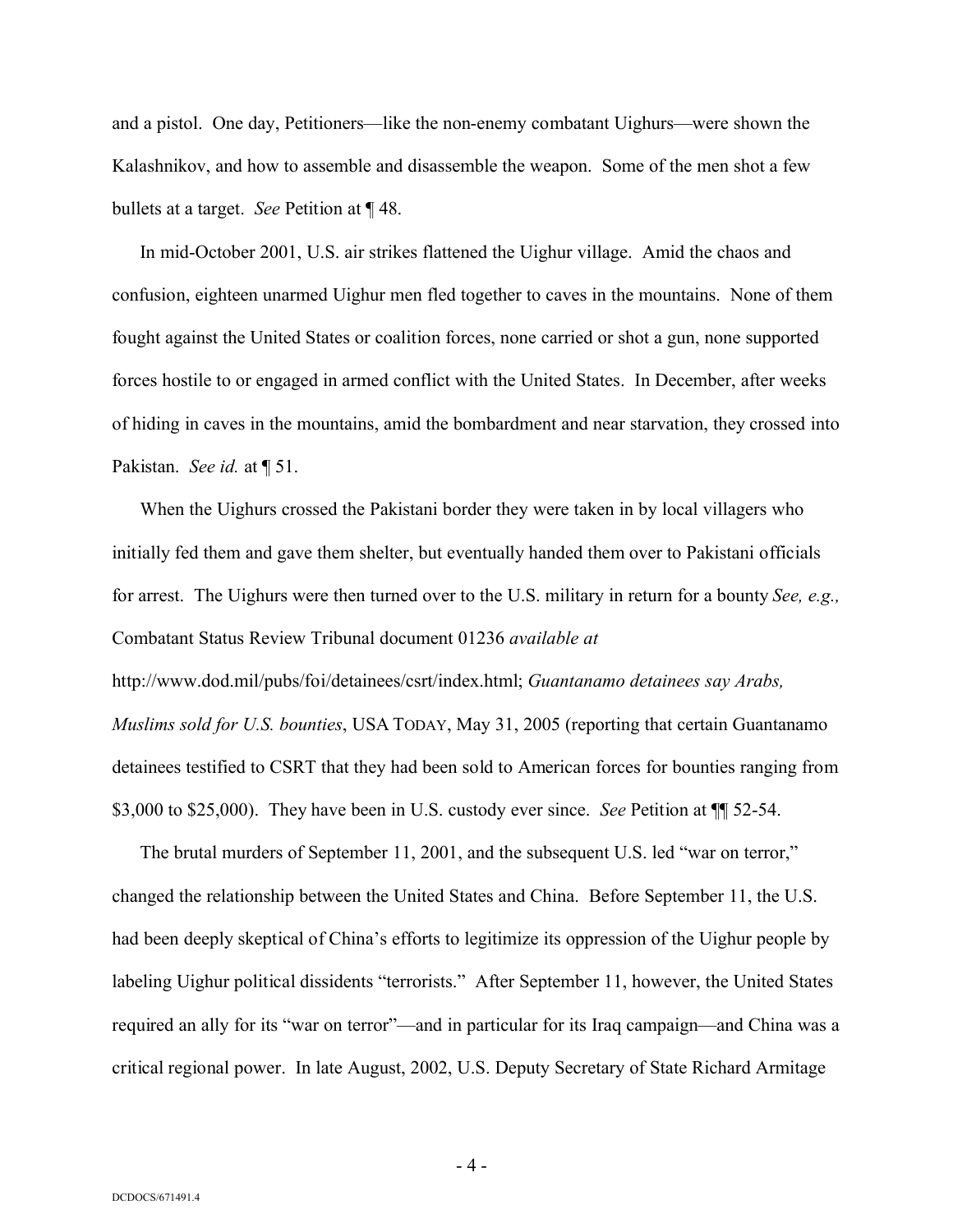sought Chinese support for U.S. plans to invade Iraq. The Chinese demanded concessions. China wanted the Uighurs at Guantanamo Bay—including Petitioners here—branded by the U.S. as "terrorists." *See id.* at ¶¶ 76-77.

On August 26, 2002, in a conference room in Beijing, Mr. Armitage agreed. One month later Chinese President Jiang Zemin assured President Bush the Chinese would acquiesce in American war plans. China, in turn, used the "war on terror" as a pretext for further persecution of the Uighurs. *See id.* at ¶¶ 75-77. *See also, e.g.,* Joshua Kurlantzik, "Unnecessary Evil: China's Muslims aren't terrorists. So why did the Bush administration give Beijing the green light to oppress them?" WASH. MONTHLY (Dec. 1, 2002) ("More than 3,000 Uighurs reportedly have been secretly jailed since 9/11, and many have been executed for no given reason."). Petitioners are victims of this realpolitik, brutal negotiations to secure support for a war in exchange for a lie.

## **B. Petitioners Have Never Had a Hearing on the Merits of Their Detention**

#### **1. The CSRTs**

On June 28, 2004, the Supreme Court determined that Guantanamo prisoners have the right to challenge the legality of their detention in federal court. *Rasul v. Bush*, 542 U.S. 466 (2004). *See also Hamdi v. Rumsfeld*, 542 U.S. 507 (2004). The Government hastily created the CSRTs. The CSRT procedures promulgated by the Department of Defense establish a "nonadversarial proceeding," purportedly "to determine whether each detainee" at Guantanamo "meets the criteria to be designated as an enemy combatant." *See* Gordon England, Secretary of Navy, Memorandum re Implementation of Combatant Status Review Tribunal Procedures for Enemy Combatants Detained at Guantanamo Bay Naval Base, Cuba (July 29, 2004) ("CSRT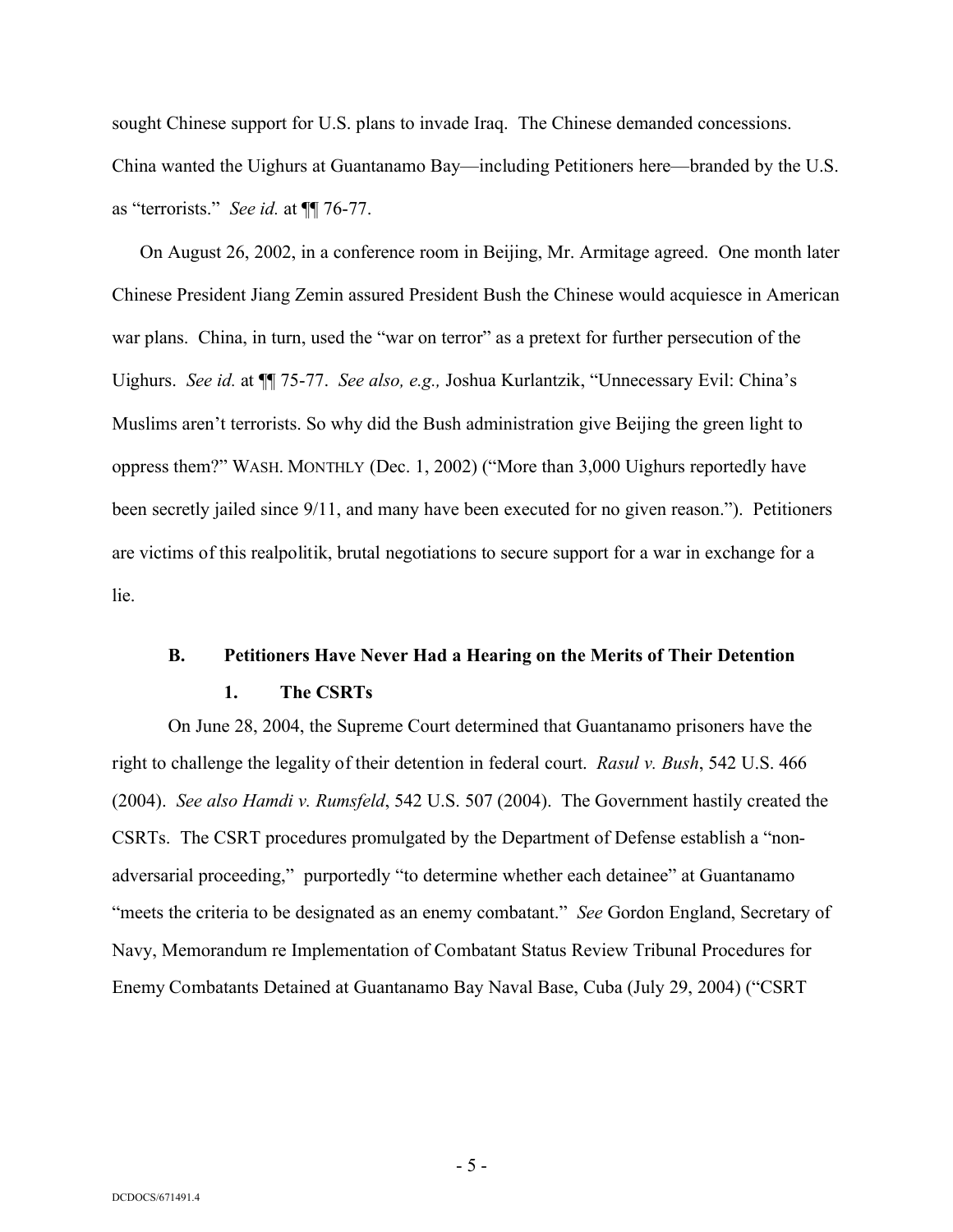Procedures") at Encl. 1(B), *available at* http://defenselink.mil.news/Jul2004/d20040730 comb.pdf (also attached as Exhibit 2 to Petition). 2

But CSRTs were never intended to determine status. They were created to lend the appearance of legitimacy to the de facto imprisonments that already existed. To that end, prisoners were denied counsel, denied the opportunity to confront their accusers or see the evidence against them, denied a neutral fact-finder, and subject to a presumption of guilt. *See* CSRT Procedures at Encl.  $1(F)(5)$  (prisoner may not be represented by counsel); Encl.  $1(F)(8)$ (prisoner "may" be given access only to unclassified evidence); Encl. 1(C) (Tribunal composed entirely of military officers); Encl. 1(G)(11) (rebuttable presumption that evidence supporting the enemy combatant classification "is genuine and accurate"). *See also* Petition ¶¶ 100-124.

In the overwhelming majority of cases, the CSRT worked as intended, and classified the prisoner as an enemy combatant. In numerous cases where the CSRT did not reach the predetermined enemy combatant result, Respondents put intense pressure on the panel to reverse its finding, convened another CSRT to declare the prisoner in question to be an enemy combatant, or simply ignored the result by continuing the imprisonment anyway. *See* Petition at ¶¶ 135-36.

The Government's public-relations need to stage CSRTs in order to create the impression of "enemy combatant" status created a special problem as to the group of eighteen Uighurs, all of whom previously had already been cleared of "enemy combatant" status. *See* Petition **[1**] 95-96; U.S. Dep't of Defense News Transcript—Defense Department Special Briefing on Combatant

<sup>2</sup> Before each CSRT was convened, the prisoner was advised that his status review was *not* a substitute for his habeas rights. The following notice was read to each Petitioner: "The U.S. Government will give you an opportunity to contest your status as an enemy combatant. Your case will go before a Combatant Status Review Tribunal, composed of military officers. . . . *As a matter separate from these Tribunals, United States courts have jurisdiction to consider petitions brought by enemy combatants held at this facility that challenge the legality of their detention.* You will be notified in the near future what procedures are available to challenge your detention in the U.S. courts." CSRT Procedures, Encl. 4 (emphasis added). Respondents thus conceded that the CSRTs were a substitute for habeas corpus review, and each Guantanamo prisoner was entitled to, and did, rely on this notice.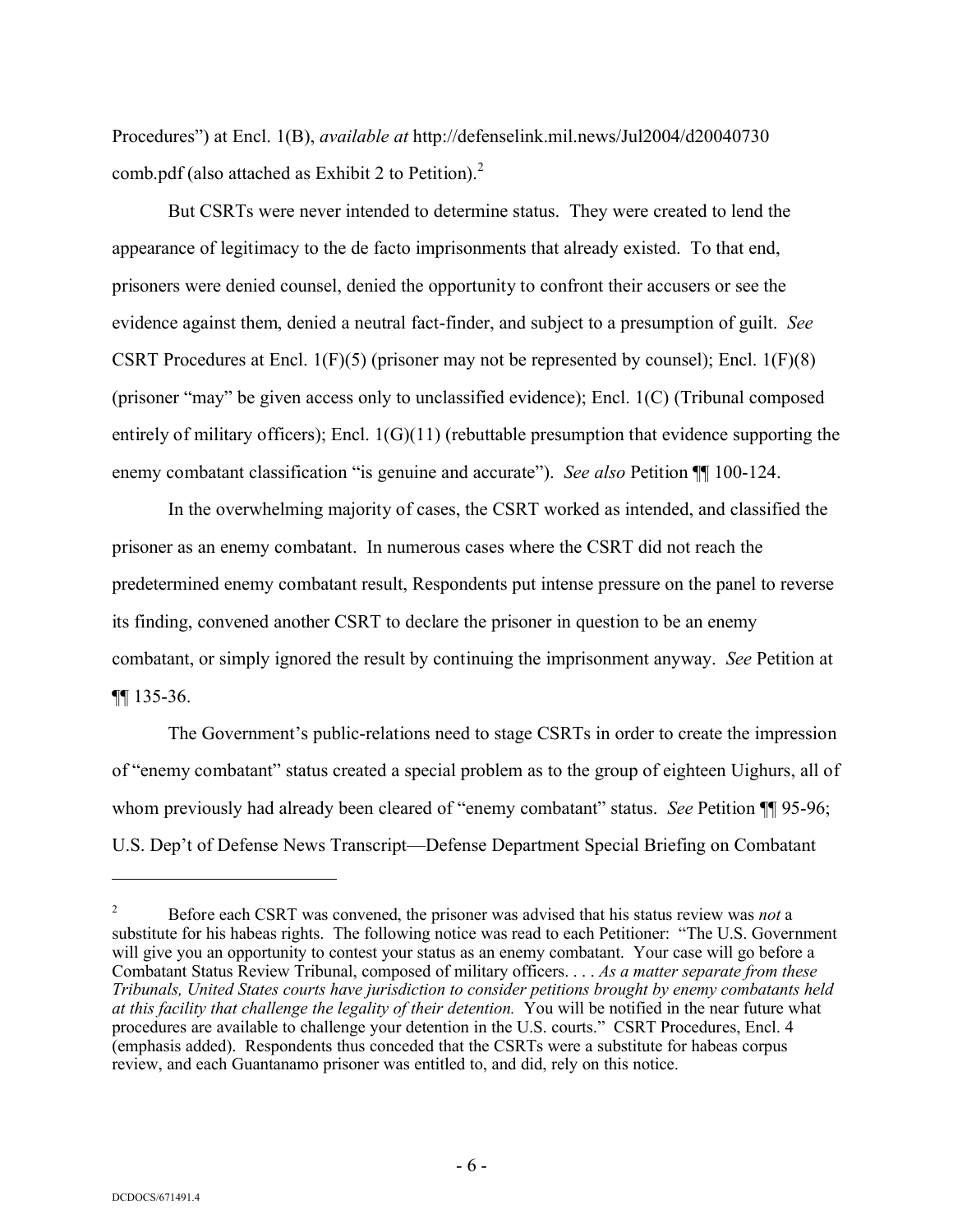Status Review Tribunals at 3 (Mar. 29, 2005), *available at* http://www.defenselink.mil/ transcripts/2005/tr20050329-2382.html (Navy Secretary Gordon England: "I think it has been reported we have Uighurs from China that we have not returned to China, *even though, you know, some of those have been deemed, even before these [CSRT] hearings, to be non-enemy combatants* because of concerns and issues about returning them to their country.") (emphasis added). A CSRT was convened for each Uighur, and the evidence was the same as to each man. Five of the CSRTs found that the Uighur in question was not an "enemy combatant." A sixth CSRT found that the prisoner was not an "enemy combatant" but this decision was reversed when Respondent convened a second CSRT panel to overturn this unacceptable outcome. The remaining Uighurs—including all Petitioners—were classified as "enemy combatants." *See*  Petition at ¶[ 133-35.

## **2.** *Kiyemba v. Bush*

In the summer of 2005, Petitioners and other Uighurs filed a petition for a writ of habeas corpus and a complaint for additional relief in the District Court for the District of Columbia. *Kiyemba v. Bush*, no. 05-1509 (RMU) (D.D.C. filed July 29, 2005). On September 13, 2005, the district court granted the government's request stay the case pending resolution of certain legal issues being considered by this Court in *Al Odah v. United States* and *Boumediene v. Bush*, consolidated appeals *sub judice* before this Court, Nos. 05-5064, *et al.* and Nos. 05-5062, *et al*. (oral argument held on March 22, 2006). The district court also entered the Protective Order, which continues to govern counsel's communications with Petitioners, counsel's visits to the base, 3 counsel's handling of information learned from Petitioners, and filings in *Kiyemba*.

The *Kiyemba* petitioners appealed the stay as an abuse of the district court's discretion and an illegal continuation of the very harm complained of—unlawful detention without a

<sup>3</sup> To date, counsel have been to the base a total of six times, and have met with five of the seven Petitioners. Counsel are scheduled to go to Guantanamo again in January 2007.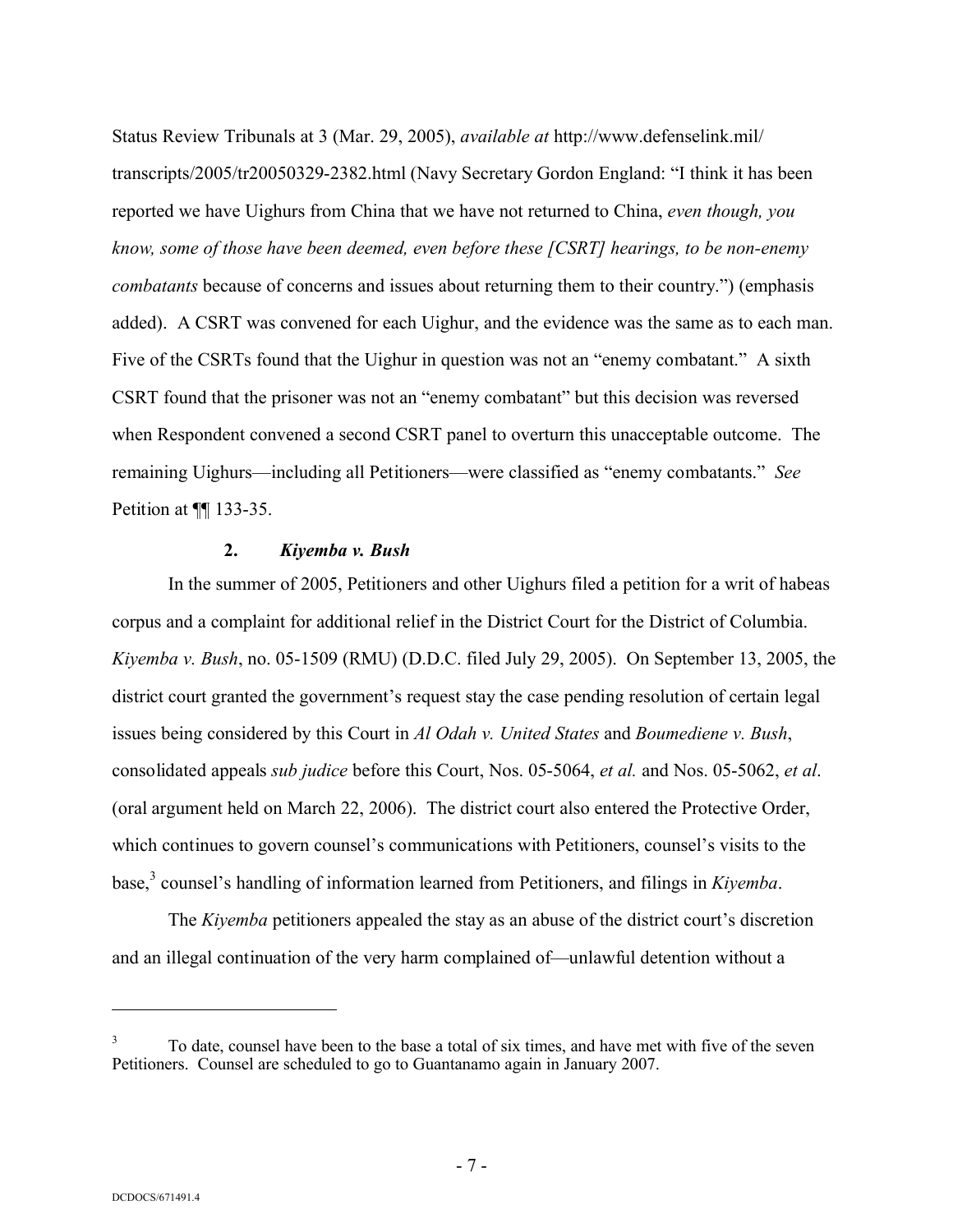hearing. *Kiyemba v. Bush*, consolidated appeals *sub judice*, nos. 05-5487-92, 06-5042 (oral argument held on September 11, 2006). This Court has yet to rule on that appeal.

Most, but not all, of the lower court Guantanamo habeas cases have been stayed pending resolution of *Al Odah* and *Boumediene*. Those cases have been pending in this Court for nearly two years. The Court has held multiple oral arguments, and required a third round of briefing this fall. The most recently briefed issue is whether the federal courts have jurisdiction over Guantanamo detainee's habeas claims in light of the Military Commissions Act of 2006.<sup>4</sup>

As discussed in detail in the *Al Odah* and *Boumediene* Petitioners' briefs, the MCA does not deprive the federal courts of jurisdiction over Guantanamo habeas claims, and if it did it would be an unconstitutional suspension of the writ. *See* Petitioner's Classified Brief of Guantanamo Detainees, *Al Odah v. United States,* No 05-5064 (D.C. Cir. Mar. 31, 2005); Supplemental Brief of Petitioners at 6-24, *Boumediene v. United States*, Nos. 05-5062 and 05- 5063 (D.C. Cir. Mar. 2, 2005). But Petitioners are innocent men who are in cages at Guantanamo. They are entitled to habeas, but they simply cannot wait for endless rounds of briefing, and repeated appeals to the Supreme Court and back. Petitioners therefore filed this action under the Detainee Treatment Act—the one type of action it is absolutely certain this Court may hear *now*.

#### **3. This DTA action**

Under the DTA this Court has "exclusive jurisdiction to determine the validity of any final decision of a Combatant Status Review Tribunal that an alien is properly detained as an enemy combatant." DTA  $\S$  1005(e)(2)(A). DTA claims may be brought only by individuals currently incarcerated at Guantanamo Bay after completion of the CSRT. *Id*. § 1005(e)(2)(B). Congress specified that this Court is to consider both legal and factual issues:

The government contends that the Military Commissions Act of 2006 deprives the federal courts of jurisdiction over all actions by aliens detained as "enemy combatants" except for actions like this one under the DTA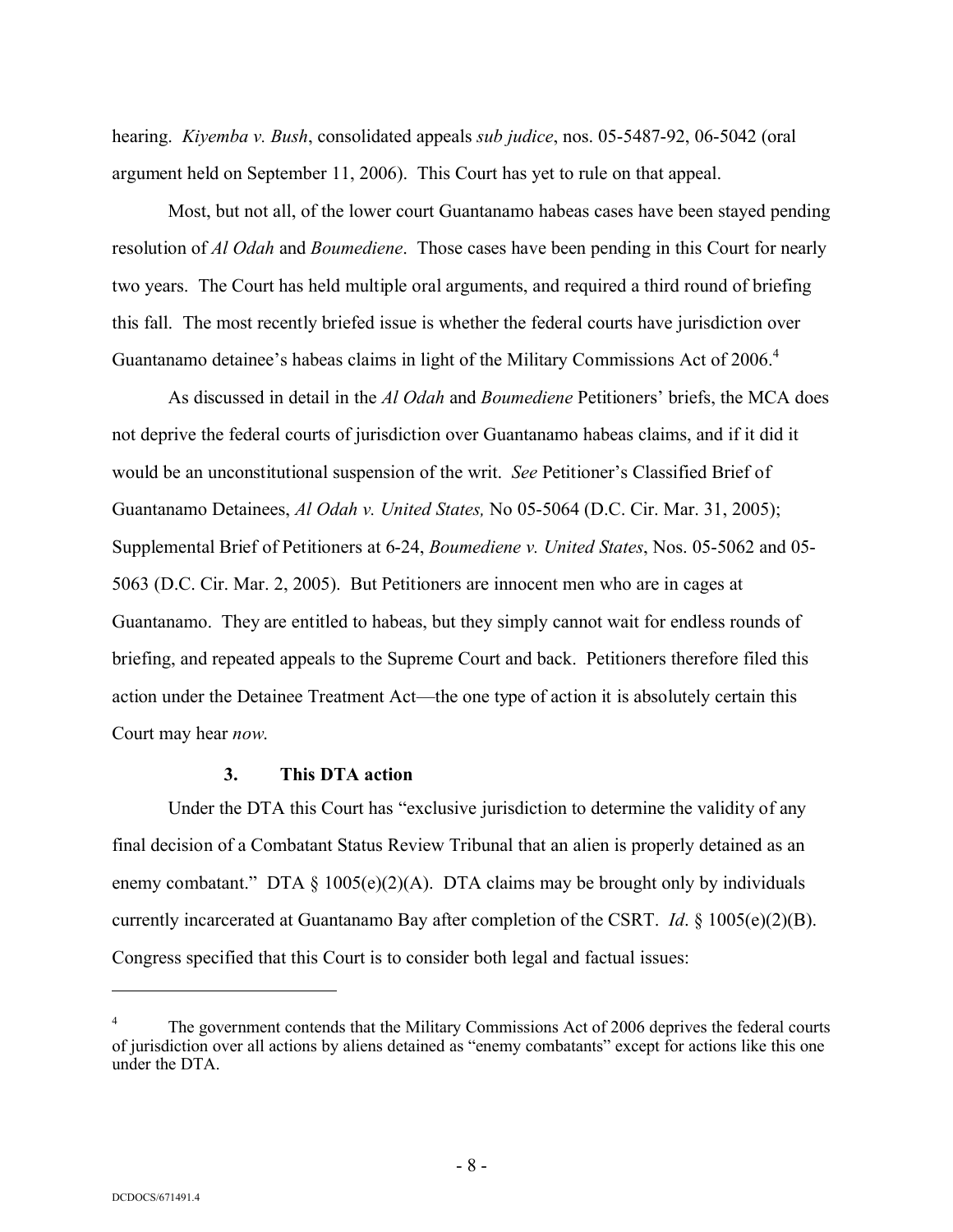(i) whether the status determination of the Combatant Status Review Tribunal . . . was consistent with the standards and procedures specified by the Secretary of Defense for Combatant Status Review Tribunals (including the requirement that the conclusion of the Tribunal be supported by a preponderance of the evidence and allowing a rebuttable presumption in favor of the Government's evidence); and

(ii) to the extent the Constitution and laws of the United States are applicable, whether the use of such standards and procedures to make the determination is consistent with the Constitution and laws of the United States.

*Id*. § 1005(e)(2)(C). Petitioners challenge their CSRTs on all fronts. As a factual matter, their classification as enemy combatants was *not* supported by a preponderance of the evidence, and was *not* consistent with the applicable standards and procedures. As a legal matter, the standards and procedures used were illegal and unconstitutional.

### **C. The Guantanamo Protective Order**

In the fall of 2004, in the immediate wake of the Supreme Court's *Rasul* and *Hamdi* decisions, the judges of the United States District Court for the District of Colombia transferred all of the then-pending Guantanamo habeas cases to Senior Judge Joyce Hens Green for coordination and management, including rulings on all common procedural issues. After several months of negotiation, briefing and argument, Judge Green promulgated what would become the standard protective order in all Guantanamo cases. *See generally Adem v. Bush*, 425 F.Supp.2d 7, 10-12 (D.D.C. 2006) (Kay, Mag.) (describing the lengthy process by which the standard protective order was created); *Qasim v. Bush*, no. 05-1779 (D.D.C. Aug. 2, 2006) (describing the protective order as "painstakingly negotiated by the parties").

On November 8, 2004, Judge Green entered an Amended Protective Order and Procedures for Counsel Access to Detainees at the United States Naval Base in Guantanamo Bay, Cuba (attached as Exhibit 1). *See In re Guantanamo Detainee Cases*, 344 F. Supp. 2d 174 (D.D.C. Nov. 8, 2004). Among other things, this order included detailed procedures for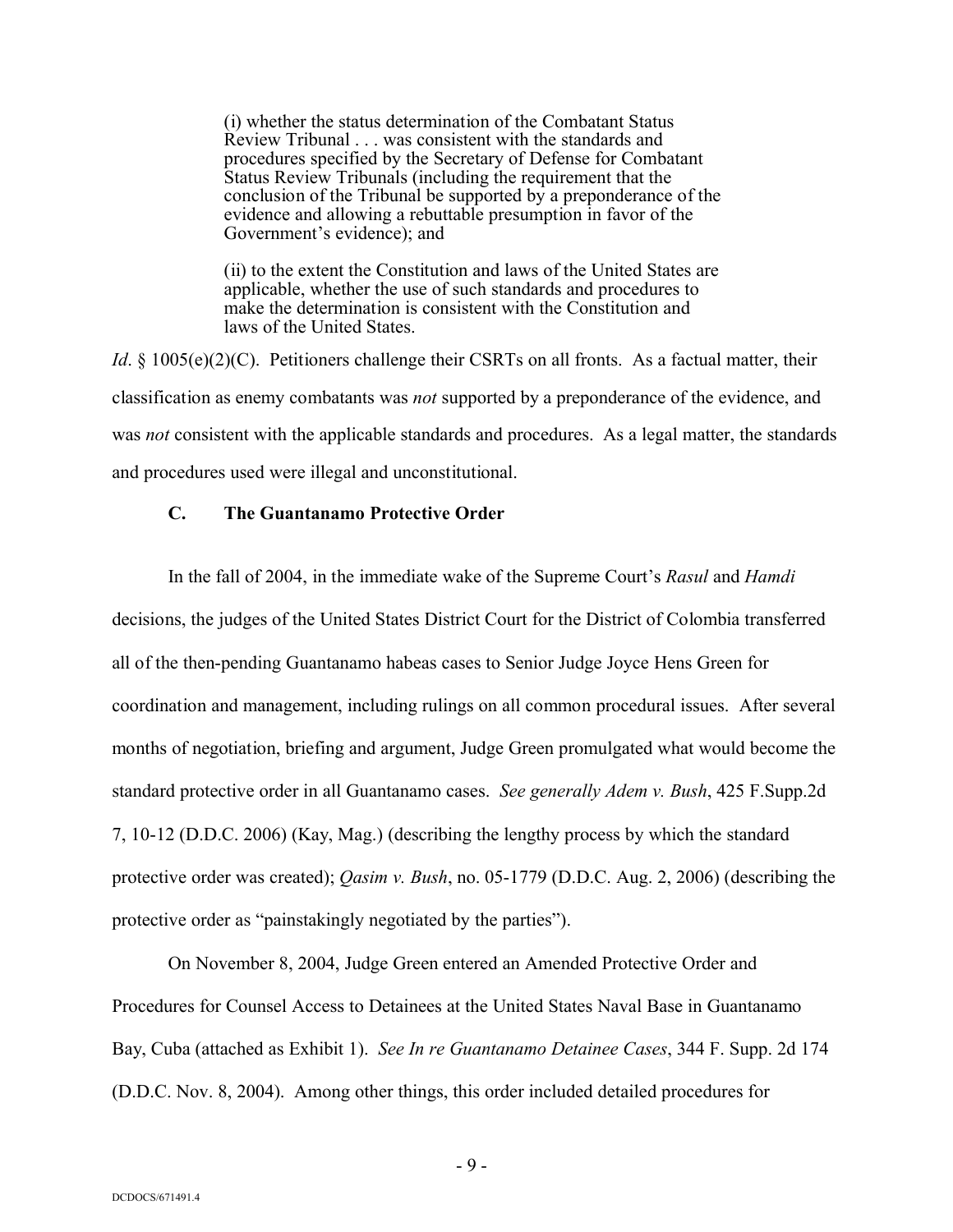counsel's access to prisoners at Guantanamo. A few weeks later, Judge Green entered two

additional orders supplementing and clarifying certain matters in the November 8, 2004 order.

*See* Order Supplementing and Amending Filing Procedures Contained in November 8, 2004

Amended Protective Order in *In re Guantanamo Detainee Cases*, No. 02-0299, *et al*., (D.D.C.

Dec. 13, 2004) (attached as Exhibit 2); Order Addressing Designation Procedures for "Protected

Information" in *In re Guantanamo Detainee Cases*, No. 02-0299, *et al*., (D.D.C. Nov. 10, 2004)

(attached as Exhibit 3). We refer to these three orders collectively as the "Protective Order."

The government has previously described the Protective Order this way:

The regime established by the Protective Order addresses the unique context of these cases, involving litigation on behalf of individuals detained at a military facility in wartime. Among other things, the regime provides procedures for litigation filings and other matters in order to protect legitimate government security interests. The Revised Procedures for Counsel Access to Detainees at the U.S. Naval Base in Guantanamo Bay, Cuba, annexed to the Protective Order as Exhibit A ("Access Procedures"), in turn, provide procedures regarding habeas counsel's access to properly represented detainees and for the handling of information obtained from and delivered to detainees.

For example, the Access Procedures provide a system for privileged legal correspondence and face-to-face communication between counsel and represented detainees. In recognition of the unique, wartime setting of these cases and detentions, including that information possessed by detainees could have national security or base and personnel security implications warranting potential treatment of the information as classified, however, the Access Procedures require that counsel and interpreters involved with detainees obtain security clearances and that information learned from detainees be treated as classified pending review by a Privilege team. Access Procedures §§ III.A., IV.A.6., VI., VII. The Privilege Team reviews information habeas counsel wish to treat as other than classified and determines whether the information is classified or otherwise protected. *Id.* § VII. The Team is composed of DoD personnel who are prohibited from participation in litigation concerning detainees and cannot disclose information learned from their review activities, except upon discovery indicating an "immediate and substantial harm to national security" or "imminent acts of violence."(1) *See id*. § II.D., VII.A., VII.D.-F. Furthermore, for common-sense security purposes, the Access Procedures provide that packages of legal mail sent to detainees undergo an inspection for non-legal mail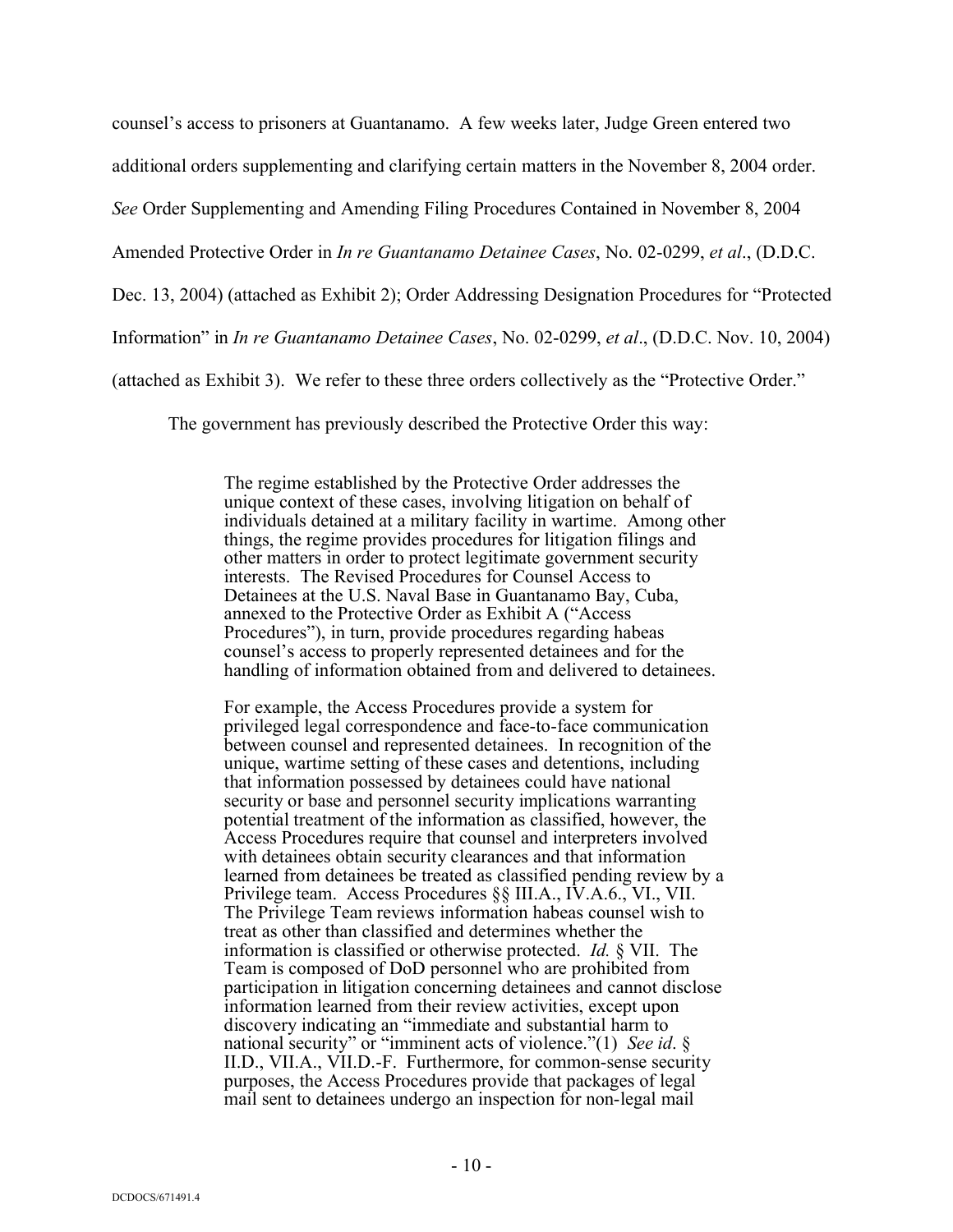contraband. *Id*. § IV.A. The Access Procedures also provide procedures for the handling of information pending classification review. *Id*. §§ IV.A.6., VI.A., VI.B.

In addition, the Access Procedures address the logistics of habeas counsel visits to represented detainees at Guantanamo, including with respect to requesting visits, numbers of counsel participating in visits, and procedures related to certain clearances needed to visit a foreign military base such as Guantanamo. *See id*. § III.D. The Access Procedures also recognize the fact that the detention setting is that of a secure military base and acknowledge the role of the military with respect to the detentions by reserving to military authorities prerogatives related to security and management of the detention facility. *See, e.g.,* §§ III.D., X.

The regime established by the Protective Order has been in place for over a year while the Guantanamo detainee cases have been pending. The regime was developed after extensive negotiations between counsel for the government and for petitioners in the habeas cases pending at the time, and after both briefing and a hearing before Judge Green.

Respondents' Opposition to Petitioner's [sic] Motion for an Order Amending Access Procedures

Pertaining to Non-Enemy Combatants at 2-4, *Kiyemba v. Bush*, no. 05-1509 (RMU) (D.D.C.

Nov. 14, 2005).

Guantanamo prisoners have filed over 200 habeas corpus actions in the United States

District Court for the District of Columbia. The Protective Order has been entered in nearly all of them.<sup>5</sup> The lower court has also developed expertise in handling any disputes that arise under the protective order. *See* Order, Kiyemba v. Bush, no. 05-1509 (RMU) (Nov. 2, 2005) (order of Calendar and Case Management Committee entered in all then-pending Guantanamo habeas cases referring all motions regarding the Protective Order to Magistrate Judge Alan Kay).

<sup>5</sup> Prior to the passage of the Detainee Treatment Act of 2005, the government routinely moved for entry of the Protective Order or stipulated to such a request by the detainees. After the passage of the DTA, the government took the position that the Protective Order should not be entered on the ground that the DTA stripped the court of jurisdiction over the habeas action. *But see Hamdan v. Rumsfeld*, 126 S.Ct. 2749, 2769 (2006) (holding that the DTA did not strip the courts of jurisdiction over pending habeas corpus claims). Despite the government's post-DTA jurisdictional objections, the United States District Court for the District of Columbia has nevertheless entered the protective order at least 44 more habeas cases.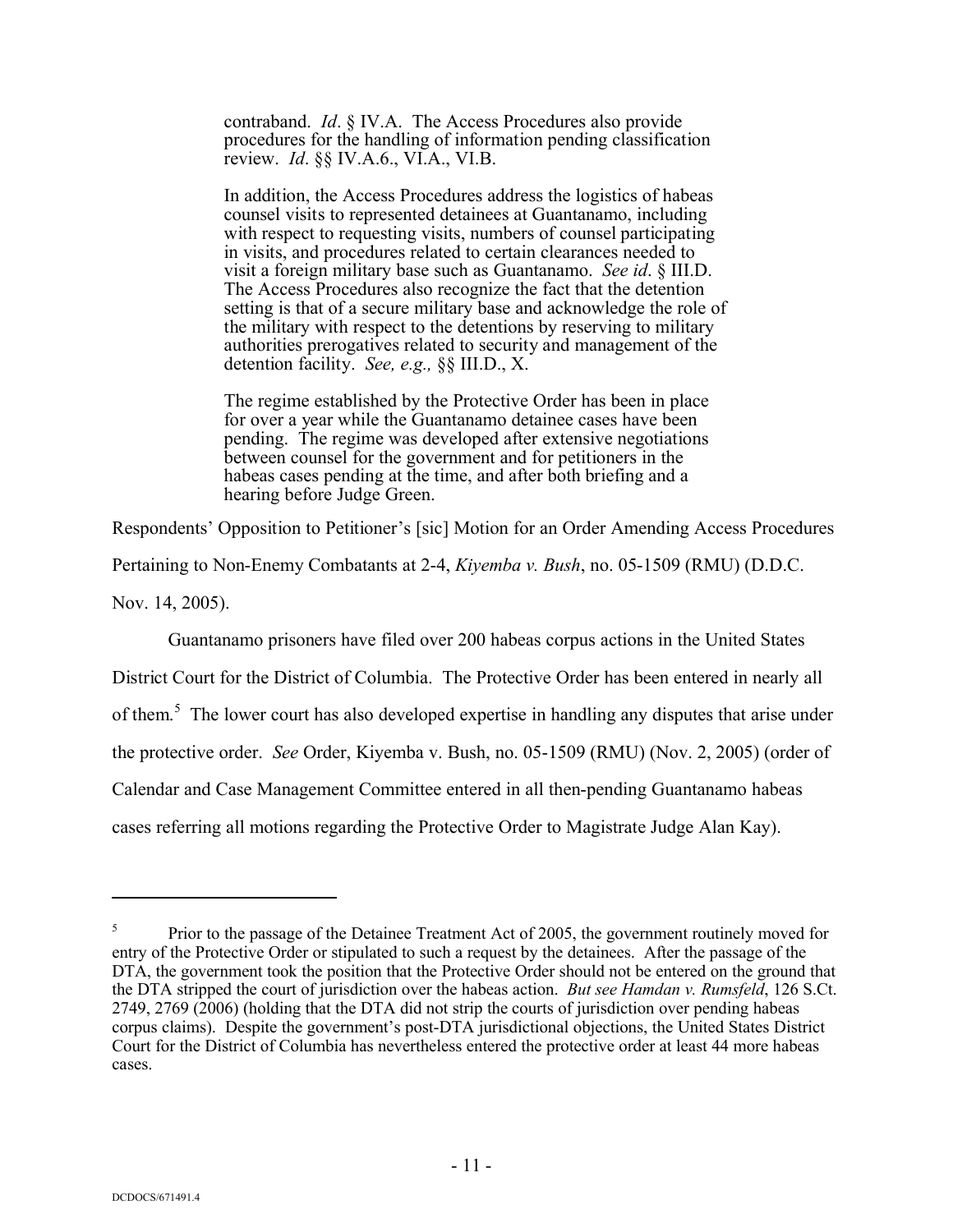#### **III. THE STANDARD DISTRICT COURT PROTECTIVE ORDER SHOULD BE ENTERED IN THIS ACTION**

There can be no doubt that a protective order will be necessary in this case. In order to fully prepare their case, Petitioners will, obviously, need to continue to meet and communicate with their counsel. Counsel will also need to continue to visit their clients at Guantánamo, a secure military installation. Petitioners and counsel are already able to communicate with their counsel under the auspices of the Protective Order in *Kiyemba*, and will, of course, continue to strictly adhere to the requirements of that Protective Order. The Protective Order should be entered in this case as well, lest there be any dispute or confusion about when and where it applies, and so that it will govern the handling of classified information unique to this action.

Respondents' have never made a factual return in Petitioners' lower court habeas case. In other habeas cases where Respondents have been required to make a factual return, it has been Respondents' practice to provide documents related to the CSRT. Respondents have filed unclassified CSRT documents with the district court on the public record, while also making classified CSRT documents available to detainees' counsel at a secure government facility, as provided in the Protective Order. Petitioners anticipate that some of the relevant documents in this case will be classified. There is no reason to deviate from the well-established procedures of the Protective Order for the proper handling of such information, including procedures for filing such information with the Court.

Entry of the Protective Order here will ensure uniformity, and provide familiar and efficient procedures in this case. The Protective Order has been in place for over two years while the Guantánamo detainee habeas cases have been pending. Hundreds of attorney visits, not to mention innumerable letters and pages of presumptively-classified attorney notes, have all been handled under its provisions. All parties are familiar with the system. Certainly, there is no need

- 12 -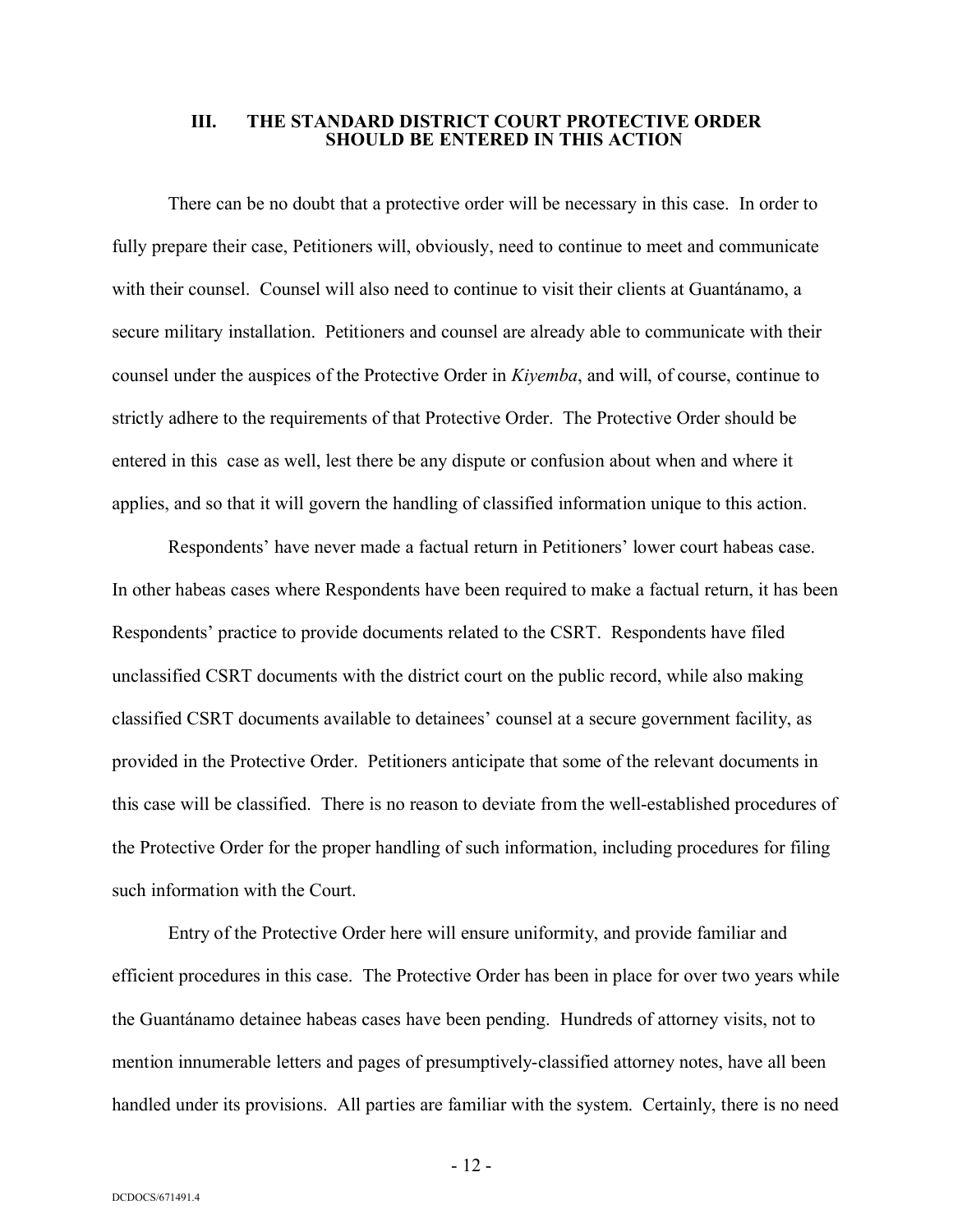to repeat time consuming negotiations while seven men wait behind bars for the resolution of their case and their fate. There implementation of the Protective Order here will provide for a uniform set of rules that are familiar and efficient.

The government has previously strenuously argued for uniform counsel access procedures as to all detainees at Guantanamo. As noted above, the facts of Petitioners' case are materially identical to those of other Uighur men who the CSRTs found were not enemy combatants. The government continued to imprison even those admittedly innocent men for over a year—until one day before this Court was to hear oral argument on the legality of their continued imprisonment. During that time, the non-enemy combatants moved for modification of the protective order so that they could more effectively communicate with their attorneys. The government opposed, arguing that—in the interest of a uniform Protective Order regime even innocent men should be treated as enemy combatants. As the government itself urged, "multiple counsel access regimes . . . among these cases involving [non-enemy combatants] *or among the Guantanamo detainee case in general*, could create a burdensome, confusing, and unmanageable system." Respondents' Opposition to Petitioner's Motion for an Order Amending Access Procedures Pertaining to Non-Enemy Combatants at 9, *Qassim v. Bush*, no. 05-0497 (JR) (D.D.C. Nov. 14, 2005) (emphasis added). $<sup>6</sup>$ </sup>

<sup>&</sup>lt;sup>6</sup> Despite having previously argued vigorously for a uniform approach to the Guantanamo detainee cases, Respondents now refuse to agree to entry of the Protective Order in this case. On December 14, 2006, Respondents indicated that they intend to move the Court for entry of the new—and frankly draconian—protective order proposed by them in one of the two other Detainee Treatment Act cases pending in this Court. *See* Motion for Entry of Protective Order, *Bismullah v. Rumsfeld*, no. 06-1197 (D.C. Cir. Aug. 25, 2006). If Respondents do in fact make such a motion, Petitioners will vigorously oppose it.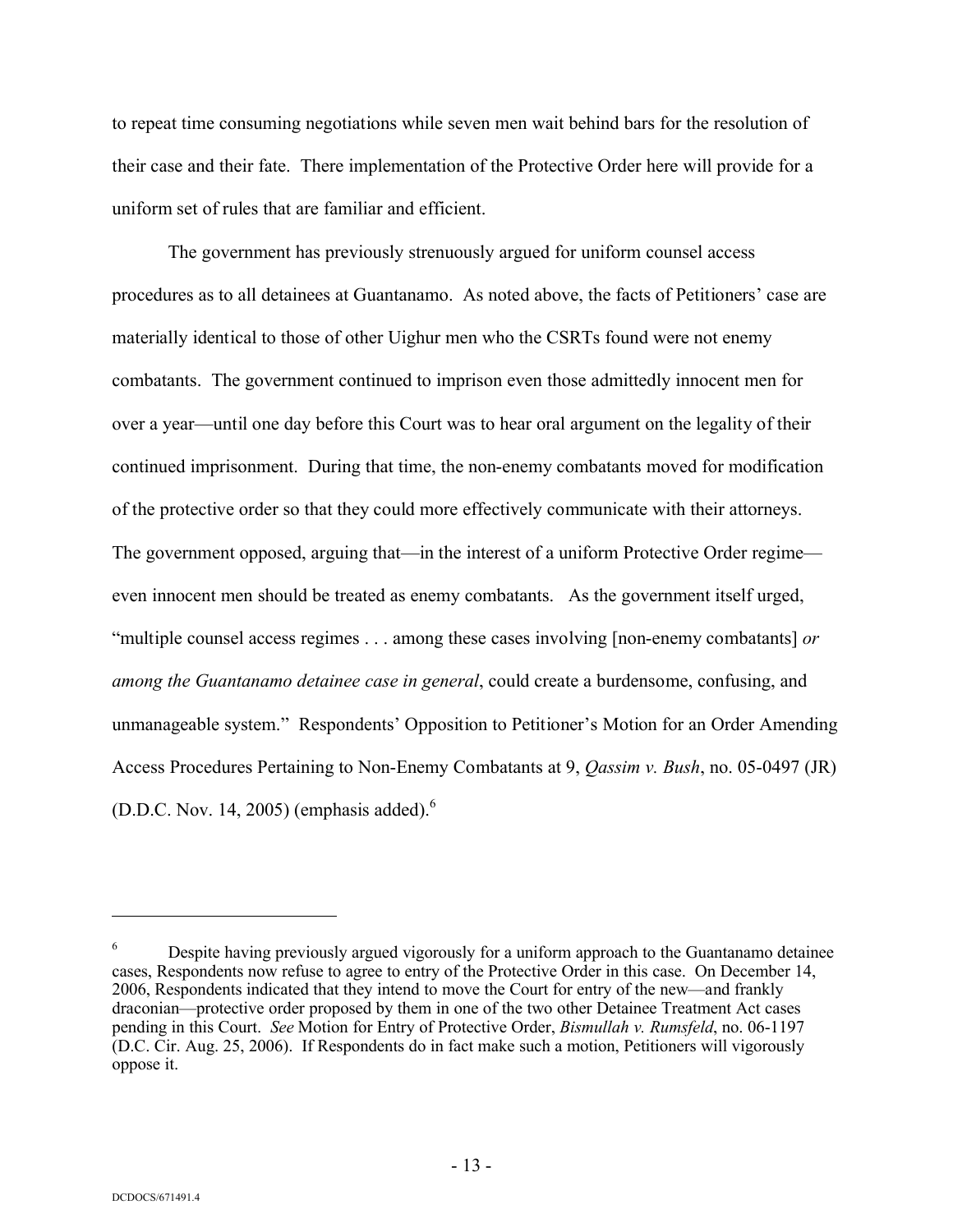Petitioners do not move for entry of the Protective Order because it is perfect. On the contrary, experience has shown that the Protective Order leaves the government—which, before *Rasul*, strenuously argued that the detainees should not have access to counsel at all—ample opportunity to burden the attorney-client relationship, and to unnecessarily maximize the difficulty of litigating these cases. However, as the government itself has previously argued, implementing a second, separate set of rules in this Court for client communications would be unnecessarily burdensome and complex. That is particularly true where, as here, the Protective Order already governs Petitioners' communication with their attorneys because it has been entered in Petitioners' lower court habeas case. We agree that a single Protective Order and counsel access system for the Guantanamo detainee cases, even an imperfect one, is vastly more efficient than multiple regimes. Certainly Petitioners should not be left to rot in a cell while the parties and Court debate the issue. The best should not be the enemy of the good.

#### **IV. CONCLUSION**

The Protective Order already governs Petitioners' communication with their attorneys, and counsel's handling of possibly-sensitive information. It addresses the government's oftprofessed security concerns, and the District Court has already implemented a uniform process for resolving any disputes that may arise under the Protective Order. It is both sensible and efficient to enter that same Protective Order here. Petitioners therefore respectfully request that the Court issue an order adopting the Protective Order as if originally entered herein.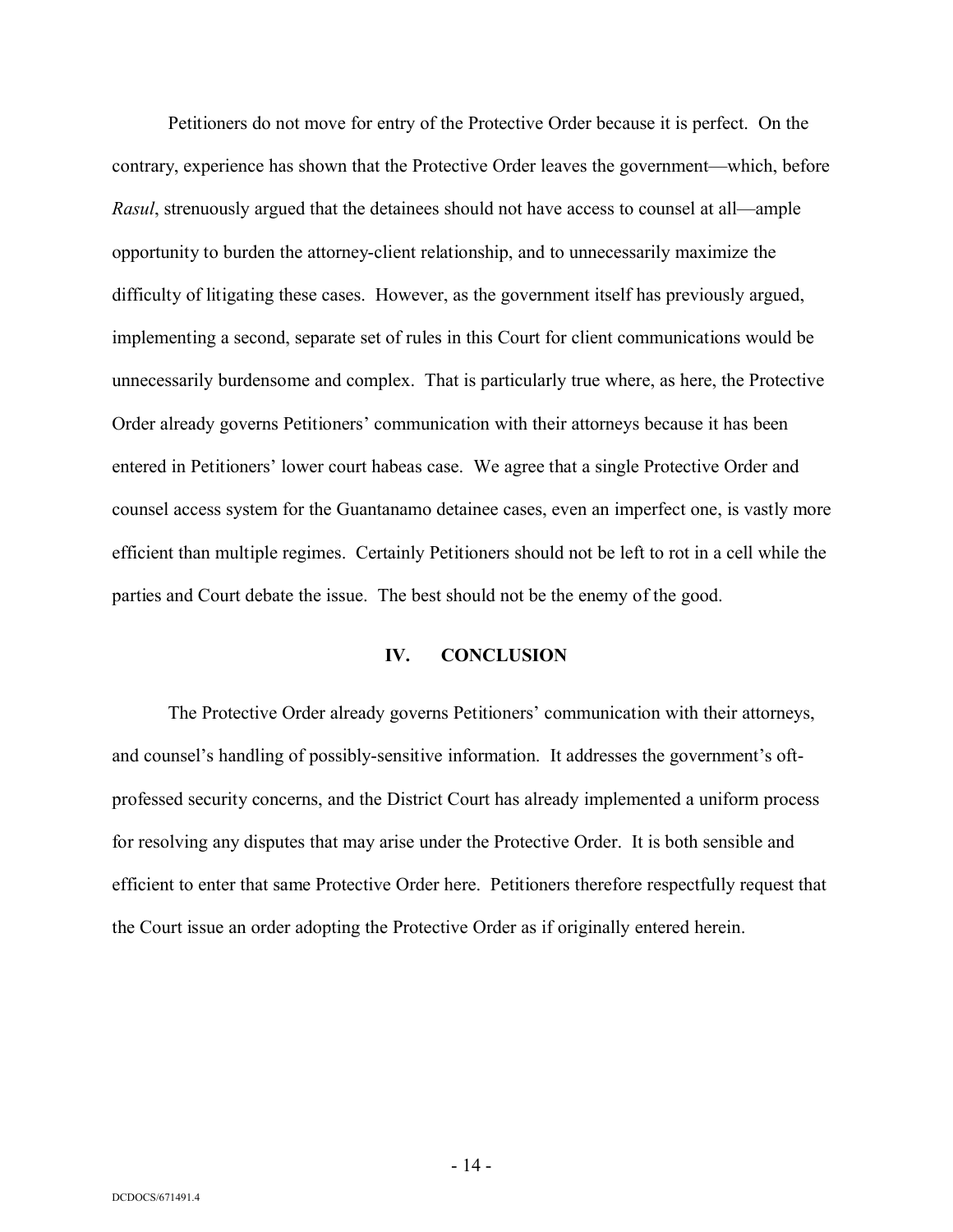Dated: December 18, 2006 Respectfully Submitted,

BINGHAM McCUTCHEN LLP P. Sabin Willett, Bar No. 50134 Rheba Rutkowski, Bar No. 50588 Neil McGaraghan, Bar No. 50530 Jason S. Pinney, Bar No. 50534 150 FEDERAL STREET BOSTON, MA 02110-1726 Telephone: (617) 951-8000 Facsimile: (617) 951-8736

Susan Baker Manning, Bar No. 50125 2020 K STREET N.W. WASHINGTON, D.C. 20006-1806 Telephone: (202) 373-6000 Facsimile: (202) 373-6001